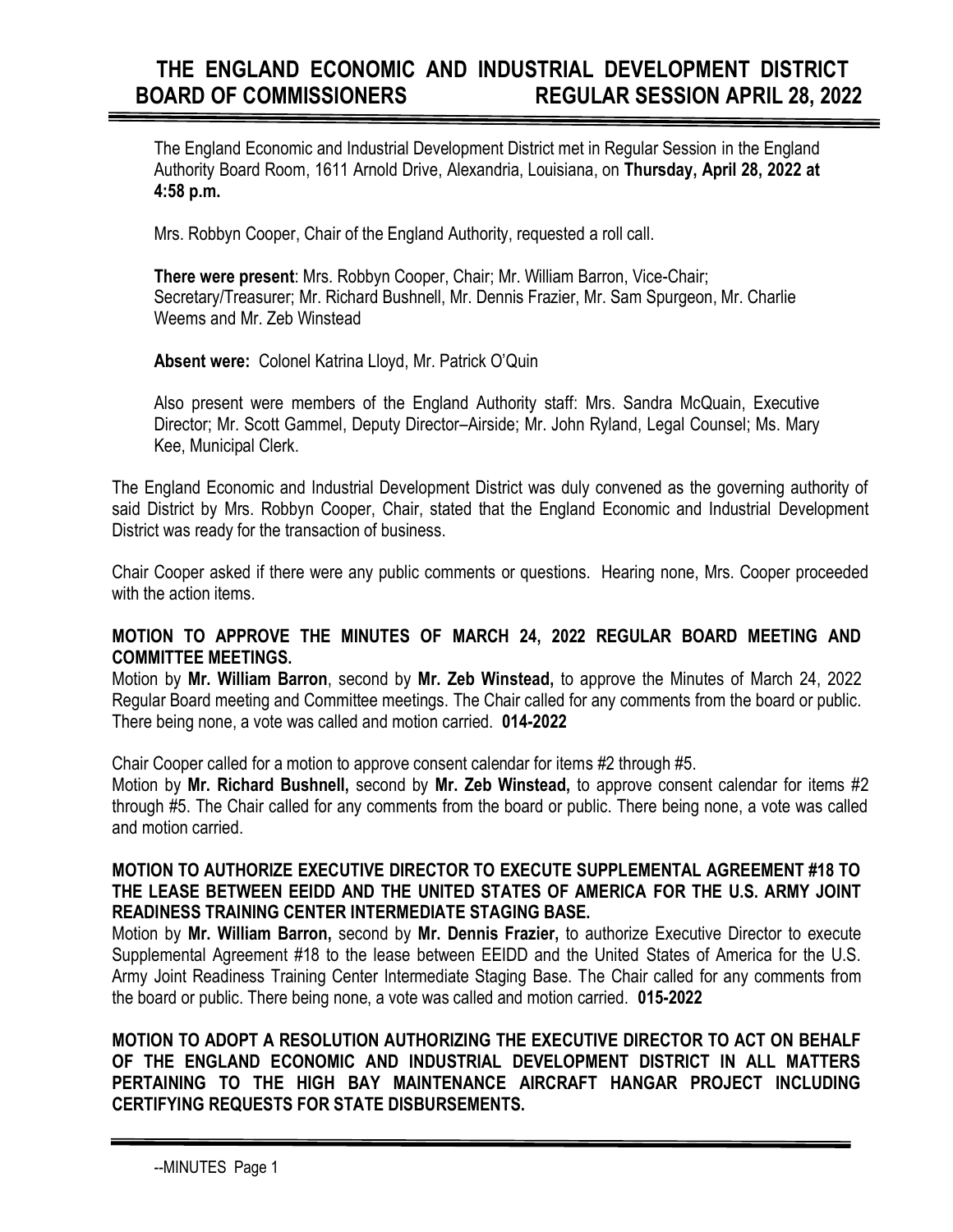# **THE ENGLAND ECONOMIC AND INDUSTRIAL DEVELOPMENT DISTRICT BOARD OF COMMISSIONERS REGULAR SESSION APRIL 28, 2022**

Motion by **Mr. William Barron,** second by **Mr. Dennis Frazier,** to adopt a resolution authorizing the Executive Director to act on behalf of the England Economic and Industrial Development District in all matters pertaining to the High Bay Maintenance Aircraft Hangar project including certifying requests for State disbursements. The Chair called for any comments from the board or public. There being none, a vote was called and motion carried. **016-2022**

## **MOTION TO AUTHORIZE EXECUTIVE DIRECTOR TO EXECUTE WORK AUTHORIZATION WA-2 WITH MEYER, MEYER, LACROIX & HIXSON IN THE AMOUNT OF \$145,000 FOR THE SOUTH RAMP REHABILITATION PROJECT AT ALEXANDRIA INTERNATIONAL AIRPORT.**

Motion by **Mr. William Barron,** second by **Mr. Dennis Frazier,** to authorize Executive Director to execute Work Authorization WA-2 with Meyer, Meyer, LaCroix & Hixson in the amount of \$145,000 for the South Ramp Rehabilitation Project at Alexandria International Airport. The Chair called for any comments from the board or public. There being none, a vote was called and motion carried. **017-2022**

#### **MOTION TO AUTHORIZE EXECUTIVE DIRECTOR TO EXECUTE SUPPLEMENTAL AGREEMENT NO. 1 TO WORK ORDER NO. 1 WITH PAN AMERICAN ENGINEERS IN THE AMOUNT OF \$278,760 FOR THE WILDLIFE MITIGATION & FENCING PROJECT PHASE II AT ALEXANDRIA INTERNATIONAL AIRPORT.**  Motion by **Mr. William Barron,** second by **Mr. Dennis Frazier,** to authorize Executive Director to execute Supplemental Agreement No. 1 to Work Order No. 1 with Pan American Engineers in the amount of \$278,760 for the Wildlife Mitigation & Fencing Project Phase II at Alexandria International Airport. The Chair called for any comments from the board or public. There being none, a vote was called and motion carried. **018-2022**

Chair Cooper next stated the last agenda item was to discuss Section 8 of the EEIDD Ordinances. Mrs. Cooper stated that there was a Commissioner that suggested a possible change in the ordinances, specifically Section 8.2 (c) and 8.3 (d). Mrs. Cooper then called on Commissioner Sam Spurgeon to lead discussion.

Mr. Spurgeon stated that going forward, he would like to put in an extra layer of protection for present employees as well as future employees with emphasis on the two Deputy Director positions. Mr. Spurgeon believed the hiring and firing of England Airpark employees should be a board vote/decision and not only an Executive Director decision. Discussion ensued.

Commissioner Zeb Winstead inquired as to the date of Executive Director's evaluation. Commissioner Frazier stated that it was discussed and everyone agreed last year that the annual evaluation would begin from July 2021 through June 2022 fiscal year. The evaluation would take place in the fall, sometime around August through October.

## **ADDITIONS TO AGENDA**

## **E. Comments by Legal Counsel – N/A**

**F. Comments or Questions by Commissioners –** Chair Cooper congratulated Sandra McQuain for being recognized by the City of Alexandria during their women's history month celebration. Ms. McQuain was recognized for her business leadership by Mayor Hall.

 Chair Cooper commented that Mrs. McQuain would begin working on the solar project. Mrs. Cooper stated that she believed it could be a conflict of interest since she works for CLECO and Mr. Ryland agreed.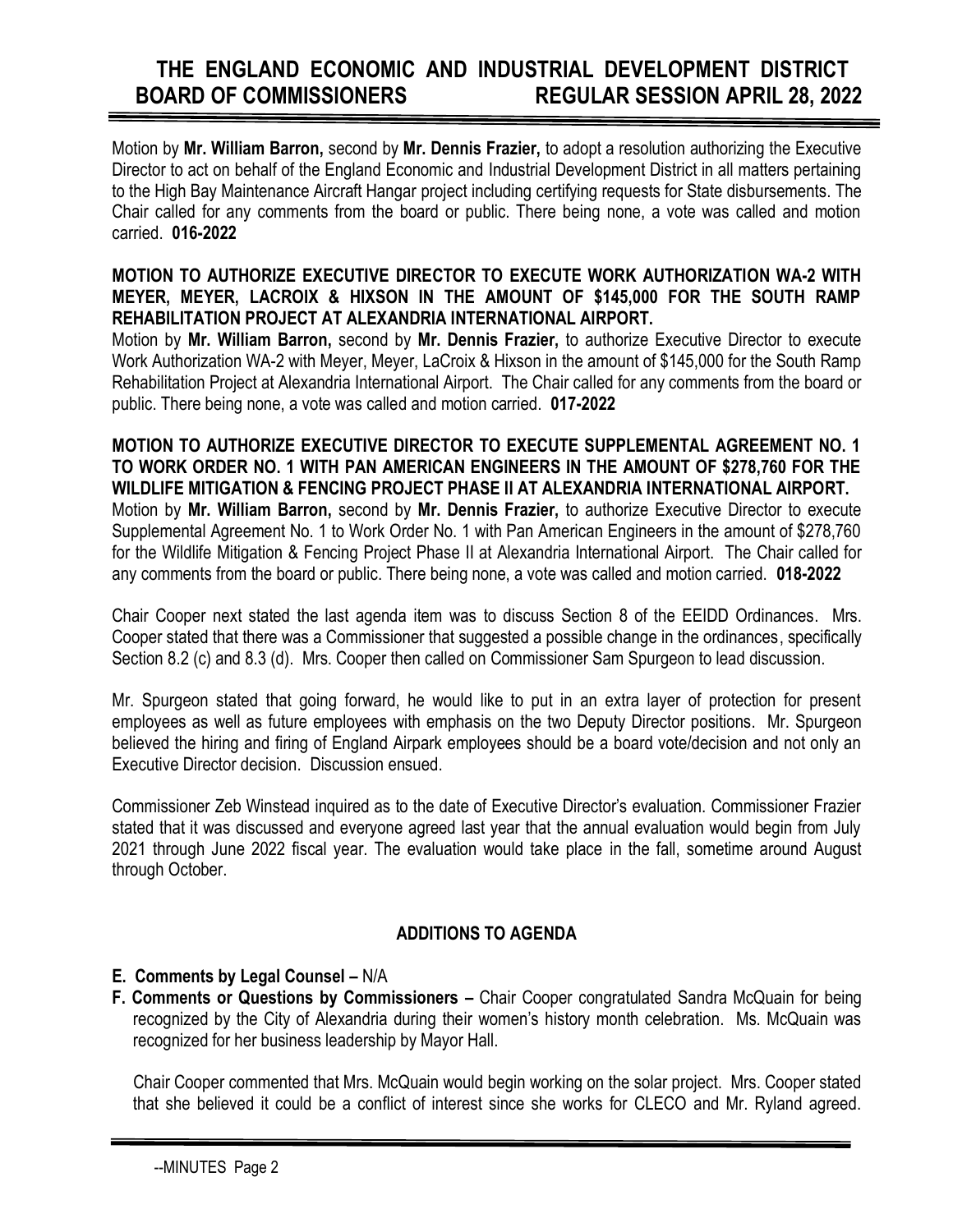Therefore, Mrs. Cooper asked that Vice-Chair William Barron take point with the solar project moving forward.

 Commissioner Zeb Winstead reminded Chair Cooper that he would be out of the country beginning June 13 through June 30, 2022, and would like to review the budget before he leaves as he would not be attending the June 23, 2022 committee/board meetings.

Mrs. McQuain reminded the board that the Parc England trial date is June 14th and expected to continue for two weeks. Commissioner Weems requested Mrs. McQuain to send out the dates for the trial to all commissioners.

**G. Air Services Report** – Mrs. McQuain reported that the summer ad campaign should be rolling out in the next week to ten days. Mr. Scott Gammel stated that the State decided to issue a grant in the amount of \$30,000 for AEX to do their own study. Discussion ensued.

Note: Commissioner Zeb Winstead left meeting in progress at approximately 5:15 p.m.

## **H. Staff Report:**

- **a) Financial –** Cathy Grant, Finance Director was absent from April meeting due to illness.
- **b) Air Traffic –** Scott Gammel, Deputy Director for Airport & Capital Projects. Mr. Gammel stated that 5.5 million gallons of fuel would be sold by end of the year. Air operations are up due to the *Rangers* rotation. AEX is up 10% for the year. Airlines: United Airlines is up 78% from 2021, but are pulling out in June; American Airlines was way up even without the Charlotte route. Delta Airlines should be receiving a "700" plane and would seat "66" people with a first class and coach for a short time. Mr. Gammel stated that "we have the people to put in the seats, we just don't have the equipment". Military- Mr. Gammel also stated that he is working on solidifying the Rangers coming in, which will increase operations and fuel flowage and would also make Ft. Polk stronger.
- **c) Economic Development/Operations** David Broussard, Airpark Deputy Director-Landside, was absent from April meetings, as he was still in attendance at the MRO show in Dallas, TX. Also in attendance at the MRO show were: Sandra McQuain, Executive Director; Scott Gammel, Deputy Director-Airside; Sheri Scallan, IT; Dr. Jimmy Sawtelle, Chancellor at Central LA Technical Community College; Dr. Paul Coreil, Chancellor at LSU of Alexandria; Dr. Heather Poole of CLTCC; Tom David, Pan American Engineers and multiple representatives from CLECO and LED. England Airpark had a booth at the event. There were over 1300 vendors at the show and the team was very pleased with the foot traffic and appointments secured during the 4-day event..

 Heard from Mr. Tom David with Pan American Engineers regarding water clarity at England Airpark. Mr. David also gave a brief report on the MRO show in Dallas.

 **Operations -** Presented by Sandra McQuain: For the month of March, England Authority had 85 service tickets; servicing 68 residential customers and 17 commercial tenants. Golf Course – *Watermark* has been retained as the architect for the golf course with a fee of \$48,000 for them to do all improvements. Project is moving along well.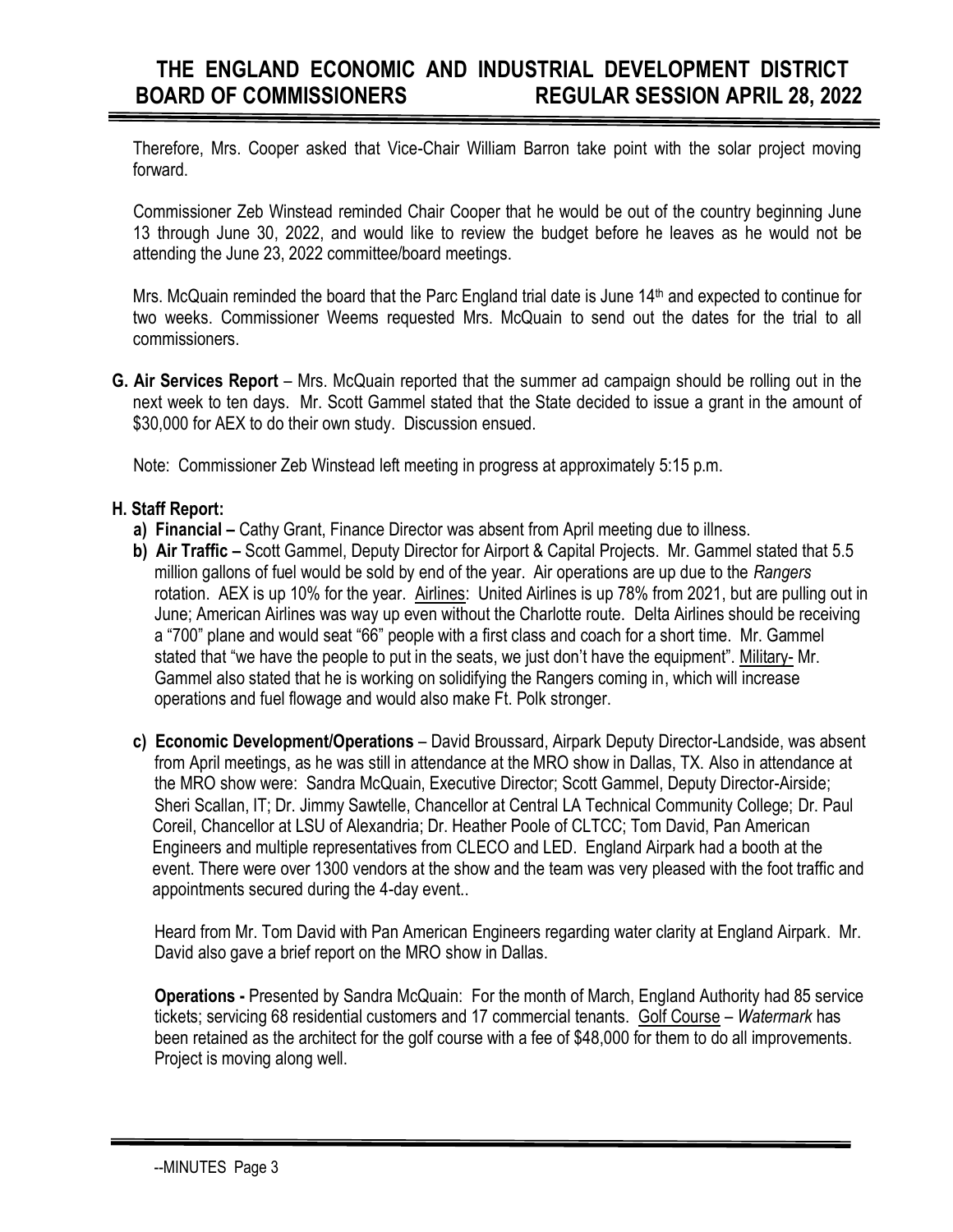# **THE ENGLAND ECONOMIC AND INDUSTRIAL DEVELOPMENT DISTRICT BOARD OF COMMISSIONERS REGULAR SESSION APRIL 28, 2022**

*Newmark* is an economic development site selection firm that CLECO has retained for their business strategy for the next few years.

May 7, 2022, England Airpark are hosting Ft. Polk's 46<sup>th</sup> engineering brigade at the Dragon Boat races.

Mr. Scott Gammel introduced Mr. Kevin Kees as the England Airpark Assistant Fire Chief.

Mr. Frazier stated that the clubhouse water leak at Oakwing had finally been repaired.

## **I. Public Comments or Questions –** N/A

Chair Robbyn Cooper called for any comments or questions from the public. There being none, meeting adjourned at 5:47 p.m.

**Robbyn Cooper, Chair** *England Economic and Industrial Development District Board of Commissioners*

**\_\_\_\_\_\_\_\_\_\_\_\_\_\_\_\_\_\_\_\_\_\_\_\_\_\_\_\_\_\_\_\_\_\_\_\_\_\_\_\_\_\_\_**

**\_\_\_\_\_\_\_\_\_\_\_\_\_\_\_\_\_\_\_\_\_\_\_\_\_\_\_\_\_\_\_\_\_\_\_\_\_\_\_\_\_\_\_ COL Katrina Lloyd, Secretary/Treasurer** *England Economic and Industrial Development District Board of Commissioners*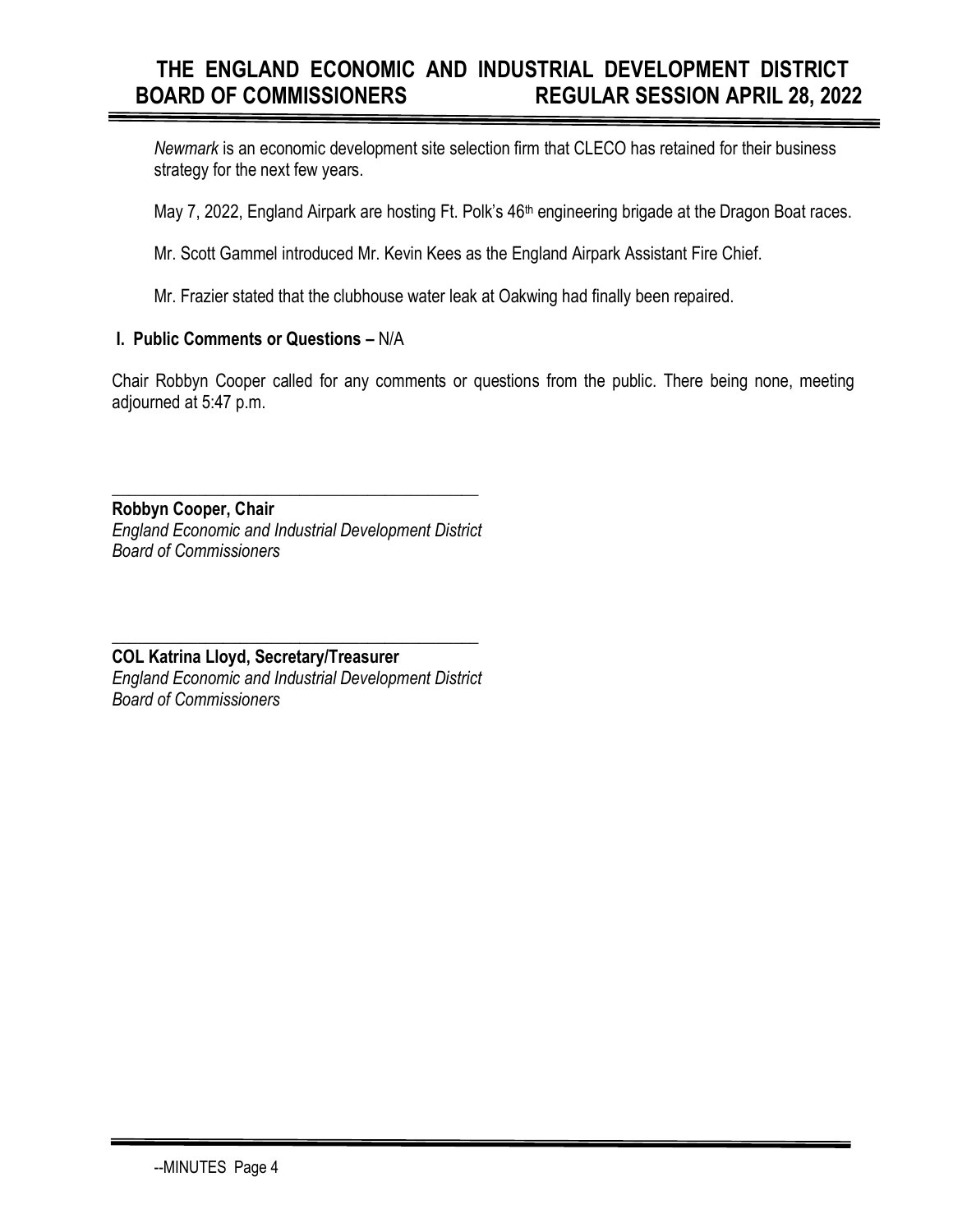#### **ADMIN/LEGAL COMMITTEE**

## THE ENGLAND ECONOMIC AND INDUSTRIAL DEVELOPMENT DISTRICT **APRIL 28, 2022**

The regular meeting of the Admin/Legal Committee of the England Economic and Industrial Development District was held at **4:30 p.m. on Thursday, APRIL 28, 2022** in the England Authority Board Room, 1611 Arnold Drive, Alexandria, Louisiana.

Mrs. Robbyn Cooper, Chair of the England Authority, called the committee meetings to order and gave the invocation. Commissioner Zeb Winstead led the Pledge of Allegiance.

Chair Robbyn Cooper called on Mr. Zeb Winstead, Vice Chair of the Admin/Legal Committee, in the absence of Chair Charlie Weems.

Commissioner Zeb Winstead stated that there were no items to be discussed and called for any additions or public comments.

There being none, Mr. Winstead adjourned the Admin/Legal Committee.

 Mr. Charlie Weems, Committee Chair **ADMIN/LEGAL COMMITTEE** England Economic & Industrial Development District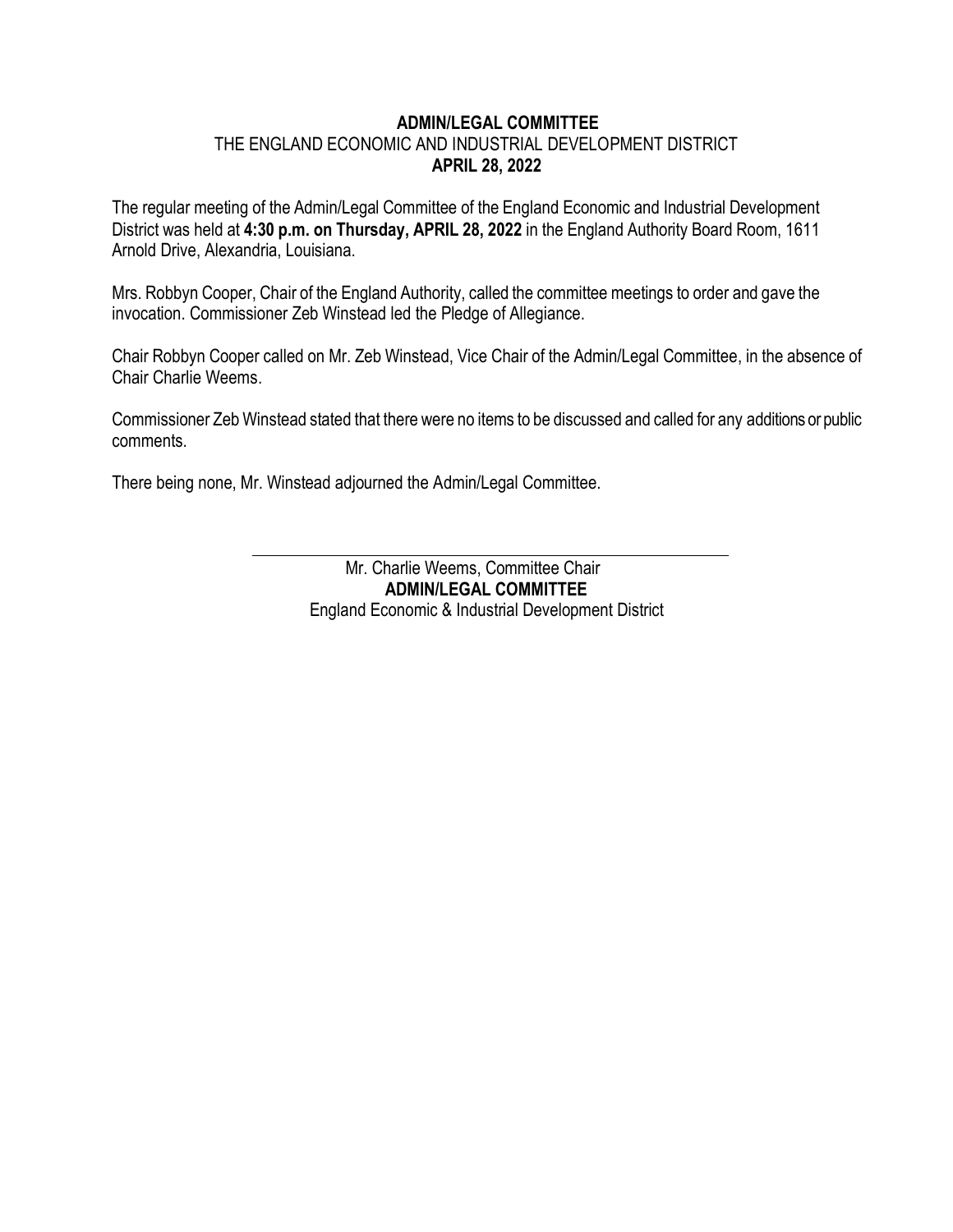## **FINANCE COMMITTEE** THE ENGLAND ECONOMIC AND INDUSTRIAL DEVELOPMENT DISTRICT **APRIL 28, 2022**

The regular meeting of the Finance Committee of the England Economic and Industrial Development District was held on Thursday**, APRIL 28, 2022** in the England Authority Board Room, 1611 Arnold Drive, Alexandria, Louisiana.

Vice Chair Dennis Frazier, requested a roll call in the absence of Chair Patrick O'Quin.

The following were present: Mr. William Barron, Mr. Richard Bushnell, Mrs. Robbyn Cooper, Mr. Dennis Frazier, Mr. Sam Spurgeon, Mr. Charlie Weems and Mr. Zeb Winstead

**Absent:** COL Katrina Lloyd, Patrick O'Quin, Mr. Charlie Weems

Received schedule of paid invoices for the month of March 2022.

Note: Commissioner Charlie Weems arrived to meeting in progress at approximately 4:30 p.m.

Mrs. Sandra McQuain stated that there was a more detailed department level information in the commissioner board books for their review, as well as the requested update on all capital projects.

Mr. Frazier briefed the board on a budget review meeting that he and Commissioner O'Quin had with Cathy Grant and Summer Steiner.

Regarding next years' budget, Mr. Frazier proposed having a Finance Committee meeting for the sole purpose of discussing the budget. Mr. Frazier noted he will discuss further with Chairwoman Cooper. Mr. Winstead asked for as much advance notice as possible on the budget drafts due to travel commitments he has in June.

Mr. Frazier stated that there were no further items to discuss and asked if there were any public comments or additions to the agenda.

There being none, Mr. Frazier adjourned the Finance Committee.

 Mr. Patrick O'Quin, Committee Chair **FINANCE COMMITTEE** England Economic & Industrial Development District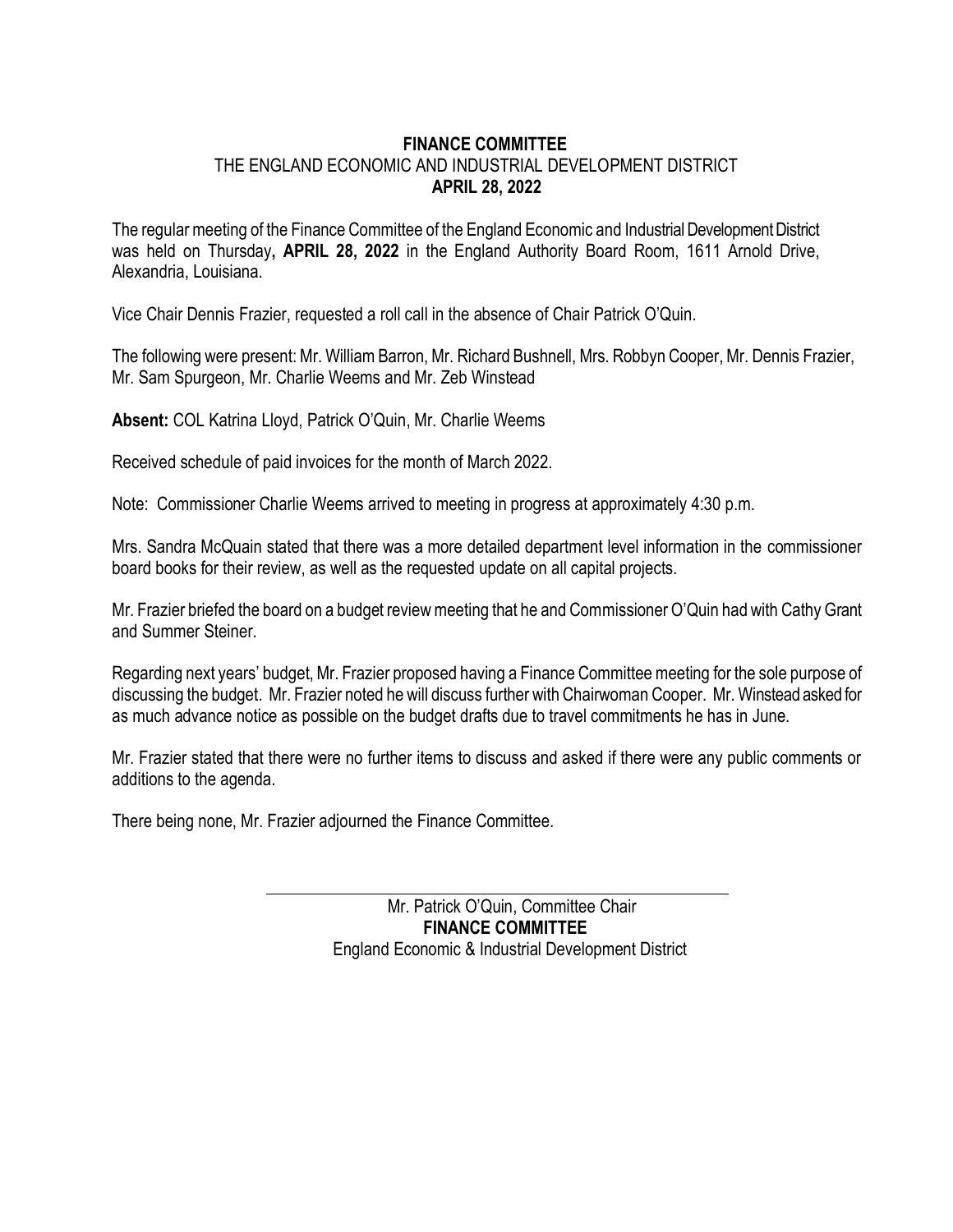## **AUDIT COMMITTEE** THE ENGLAND ECONOMIC AND INDUSTRIAL DEVELOPMENT DISTRICT **APRIL 28, 2022**

The regular meeting of the Audit Committee of the England Economic and Industrial Development District was held on **Thursday, APRIL 28, 2022** in the England Authority Board Room, 1611 Arnold Drive, Alexandria, Louisiana.

Chair Robbyn Cooper called on Commissioner Dennis Frazier, Chair for the Audit Committee.

Commissioner Frazier stated that there were no items to discuss and called for any additions or public comments.

There being none, Mr. Frazier adjourned the Audit Committee.

 Mr. Dennis Frazier, Committee Chair **AUDIT COMMITTEE** England Economic and Industrial Development District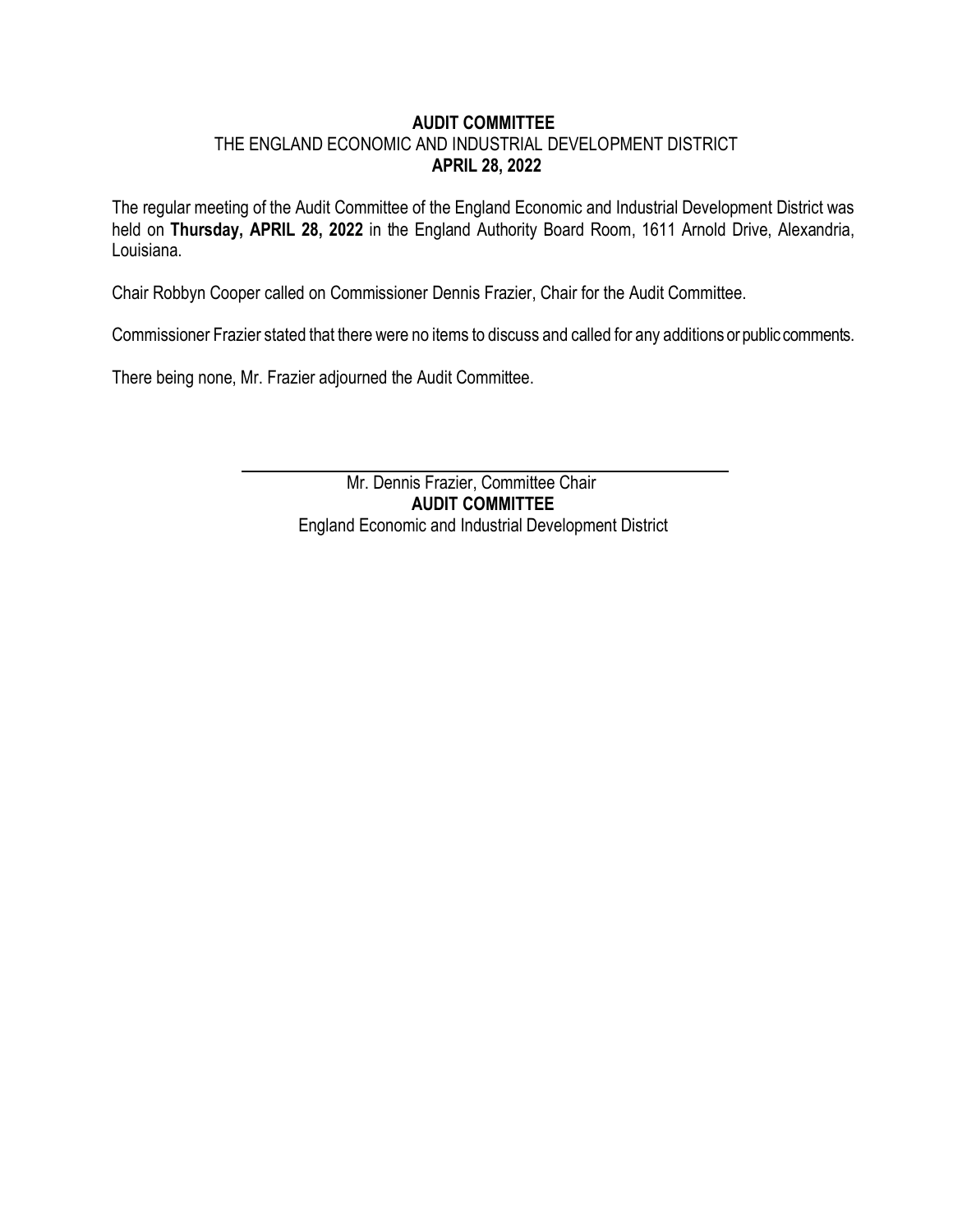## **ECONOMIC DEVELOPMENT COMMITTEE** THE ENGLAND ECONOMIC AND INDUSTRIAL DEVELOPMENT DISTRICT **APRIL 28, 2022**

The regular meeting of the Economic Development Committee of the England Economic and Industrial Development District was held on Thursday, **APRIL 28, 2022** in the England Authority Board Room, 1611 Arnold Drive, Alexandria, Louisiana.

Chair Robbyn Cooper called on Commissioner Sam Spurgeon, Chair of the Economic Development Committee.

Mr. Spurgeon requested a roll call.

The following were present: Mr. William Barron, Mr. Richard Bushnell, Mrs. Robbyn Cooper, Mr. Dennis Frazier, Mr. Sam Spurgeon, Mr. Charlie Weems and Mr. Zeb Winstead

**Absent:** COL Katrina Lloyd, Mr. Patrick O' Quin

Note: David Broussard, Deputy Director–Landside, was attending the MRO (Maintenance Repair Overhaul) an aviation conference in Dallas, TX.

Motion by **Mr. William Barron,** second by **Mr. Zeb Winstead**, to authorize Executive Director to execute Supplemental Agreement #18 to the lease between EEIDD and the United States of America for the U.S. Army Joint Readiness Training Center Intermediate Staging Base (ISB). On vote, motion carried.

Motion by **Mr. Dennis Frazier,** second by **Mr. William Barron**, to adopt a resolution authorizing the Executive Director to act on behalf of the England Economic and Industrial Development District in all matters pertaining to the High Bay Maintenance Aircraft Hangar project including certifying requests for State disbursements. On vote, motion carried.

Commissioner Sam Spurgeon stated that there were no other items to discuss and called for any additions or public comments.

There being none, Mr. Sam Spurgeon adjourned the Economic Development Committee.

 Mr. Sam Spurgeon, Committee Chair **ECONOMIC DEVELOPMENT COMMITTEE** England Economic and Industrial Development District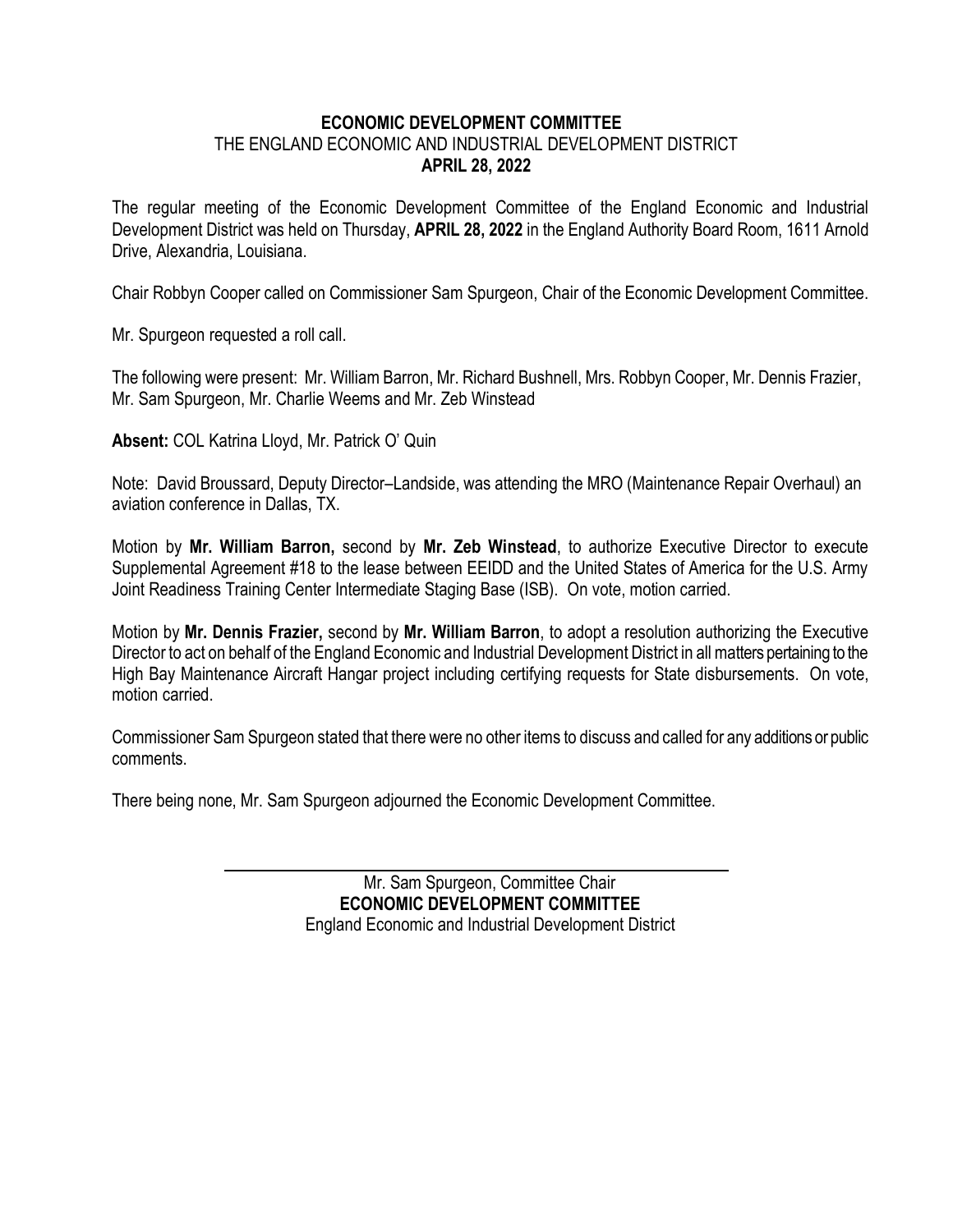#### **OPERATIONS COMMITTEE**

## THE ENGLAND ECONOMIC AND INDUSTRIAL DEVELOPMENT DISTRICT **APRIL 28, 2022**

The regular meeting of the Operations Committee of the England Economic and Industrial Development District was held on **Thursday, APRIL 28, 2022** in the England Authority Board Room, 1611 Arnold Drive, Alexandria, Louisiana.

Chair Robbyn Cooper called on Commissioner Zeb Winstead, Chair of the Operations Committee.

Commissioner Winstead stated that there were no items to discuss and called for any additions or public comments.

There being none, Mr. Winstead adjourned the Operations Committee.

 Mr. Zeb Winstead, Committee Chair **OPERATIONS COMMITTEE** England Economic and Industrial Development District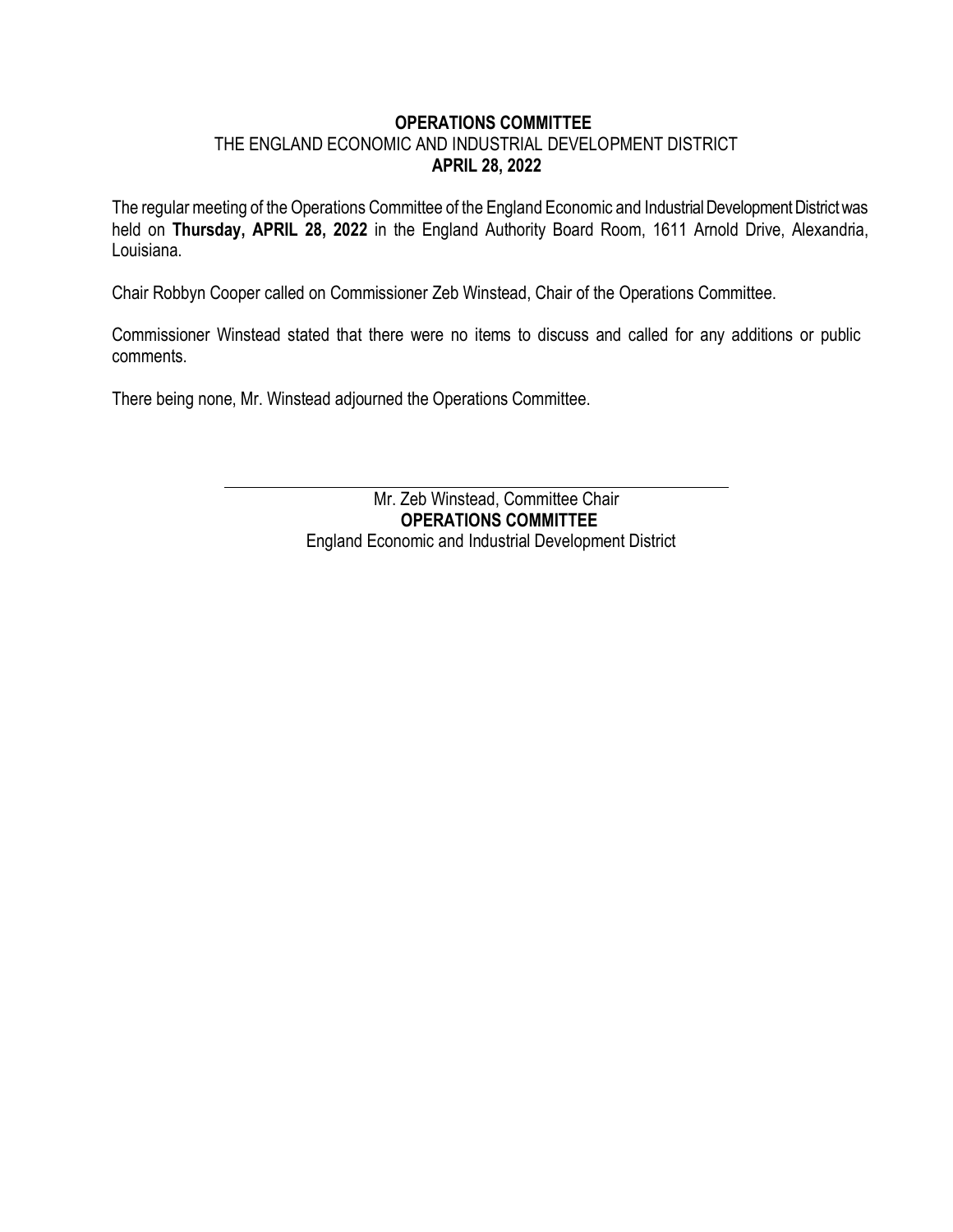## **HUMAN RESOURCES COMMITTEE** THE ENGLAND ECONOMIC AND INDUSTRIAL DEVELOPMENT DISTRICT **APRIL 28, 2022**

The regular meeting of the Human Resources Committee of the England Economic and Industrial Development District was held on **Thursday, APRIL 28, 2022** in the England Authority Board Room, 1611 Arnold Drive, Alexandria, Louisiana.

Chair Robbyn Cooper stated that both the Chair and Vice-Chair of Human Resources Committee were absent and there were no items to discuss and called for any comments from the public.

There being none, Mrs. Cooper adjourned the Human Resources Committee.

 COL. Katrina Lloyd, Committee Chair **HUMAN RESOURCE COMMITTEE** England Economic and Industrial Development District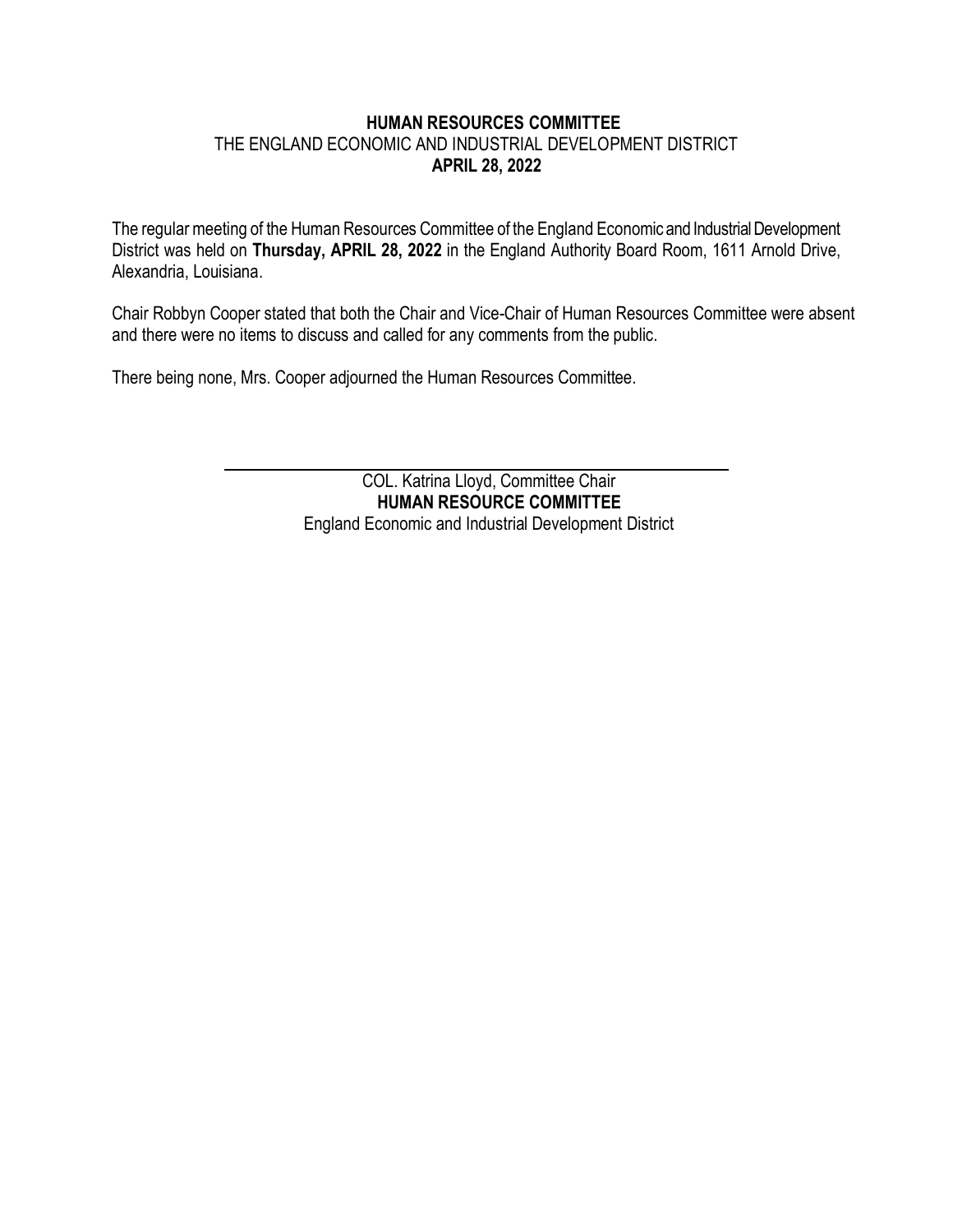## **CAPITAL PROJECTS COMMITTEE** THE ENGLAND ECONOMIC AND INDUSTRIAL DEVELOPMENT DISTRICT **MAY 26, 2022**

The regular meeting of the Capital Projects Committee of the England Economic and Industrial Development District was held on **Thursday, MAY 26, 2022** in the England Authority Board Room, 1611 Arnold Drive, Alexandria, Louisiana.

Mr. William Barron, Chair of the Capital Projects Committee, requested a roll call.

**The following were present**: Mr. William Barron, Mr. Richard Bushnell, Mrs. Robbyn Cooper, Mr. Dennis Frazier, Mr. Sam Spurgeon, Mr. Charlie Weems and Mr. Zeb Winstead

**Absent:** Colonel Katrina Lloyd, Mr. Patrick O'Quin

Mr. Barron called for any comments from the public. There being none, Mr. Barron proceeded with the Capital Projects Committee.

Chair William Barron

*Motion to adopt resolution authorizing the Executive Director to execute Sponsor/State Agreement No. H. 014949 between the Louisiana Department of Transportation and Development and the EEIDD for the Rehabilitation of Runway and Taxiway Safety Area Phase II & III in the amount of \$30,000.*

Motion by **Mr. Richard Bushnell,** second by **Mr. Zeb Winstead**, to authorize Executive Director to execute engineering only with Meyer, Meyer, LaCroix & Hixson in the amount of \$567,526 for the South Ramp Expansion Project at Alexandria International Airport. On vote, motion carried.

Motion by **Mr. Richard Bushnell,** second by **Mr. Zeb Winstead** to adopt resolution authorizing the Executive Director to execute Sponsor/State Agreement No. H. 014949 between the Louisiana Department of Transportation and Development and the EEIDD for the Rehabilitation of Runway and Taxiway Safety Area Phase II & III in the amount of \$30,000.

Mr. Barron next called on Mr. Scott Gammel to give Status Report.

**Status Report** – Presented by Scott Gammel, Deputy Director-Airport

- **Part 150 Noise Program:** Going very well. Mr. Gammel will bring an updated map and detailed report in May.
- **Runway 18/36 Extension:** Moving along well.
- **Airfield Electrical Rehab:** Contractor is waiting on backordered materials.
- **Runway Safety Area Rehabilitation:** Project proceeding well but will be bringing Change Order for Board approval within next two months.